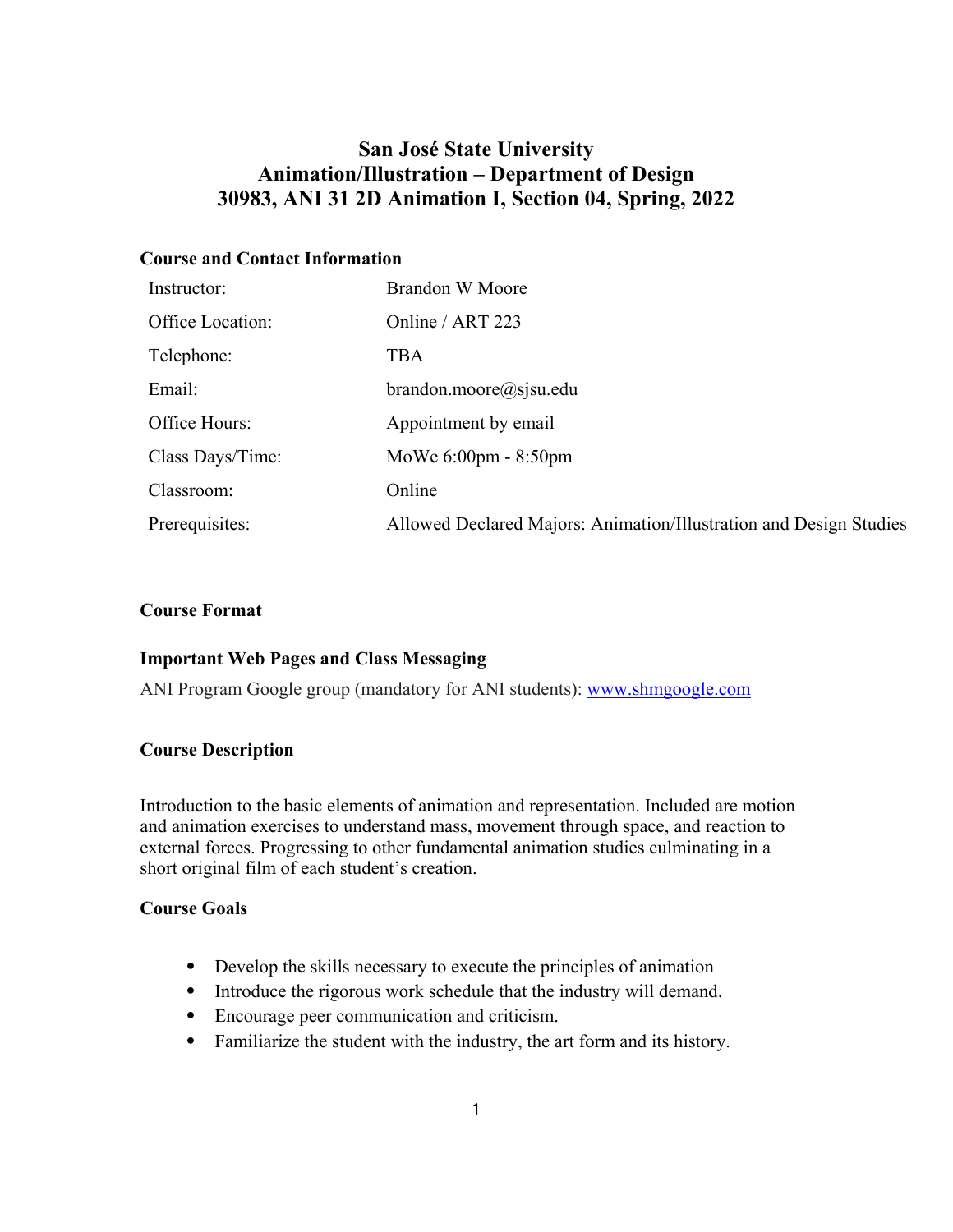### **Course Learning Outcomes (CLO)**

Upon successful completion of this course, students will be able to:

- ⦁ Identify the principles/elements of animation; Squash & Stretch, Anticipation, Staging, Follow Through & Overlapping Action, Secondary Action, Exaggeration, Solid Drawing, Appeal, Slowing In & Out, Arcs, Paths of Action, Volumes, Twinning, Strobing, and Silhouetting
- ⦁ Incorporate the principles of animation into their animation projects
- ⦁ Begin to convey convincing weight, timing, emotion, and attitude in their performances
- ⦁ Put the process of key pose, straight ahead, and inbetween animation into application

## **Required Texts/Readings**

#### **Textbook**

The Animator's Survival Kit, Richard Williams, ISBN: 0-571-20228-4 Additional digital readings (Illusion of Life and Gesture Drawing for Animation) will be provided.

#### **Other technology requirements / equipment / material**

Drawing materials needed include but are not limited to:

- ⦁ Adobe Animate (provided by SJSU's Adobe Creative Cloud).
- ⦁ Tablet and Stylus for digital drawing on a computer.
- ⦁ You will be required to shoot video reference for some of the assignments so you will need access to a digital camera capable of recording video.

## **Course Requirements and Assignments**

A series of animation assignments, class exercises, in-progress assignment checks, and weekly drawings will be assigned throughout the semester. All animation and drawing assignments must be posted to the class Google Drive one hour before class for grading. Class assignments and in-progress grades will be submitted during class. Students are responsible for previewing the animation file before posting to the drive to ensure it plays correctly.

Success in this course is based on the expectation that students will spend, for each unit of credit, a minimum of 45 hours over the length of the course (normally three hours per unit per week) for instruction, preparation/studying, or course related activities, including but not limited to internships, labs, and clinical practica. Other course structures will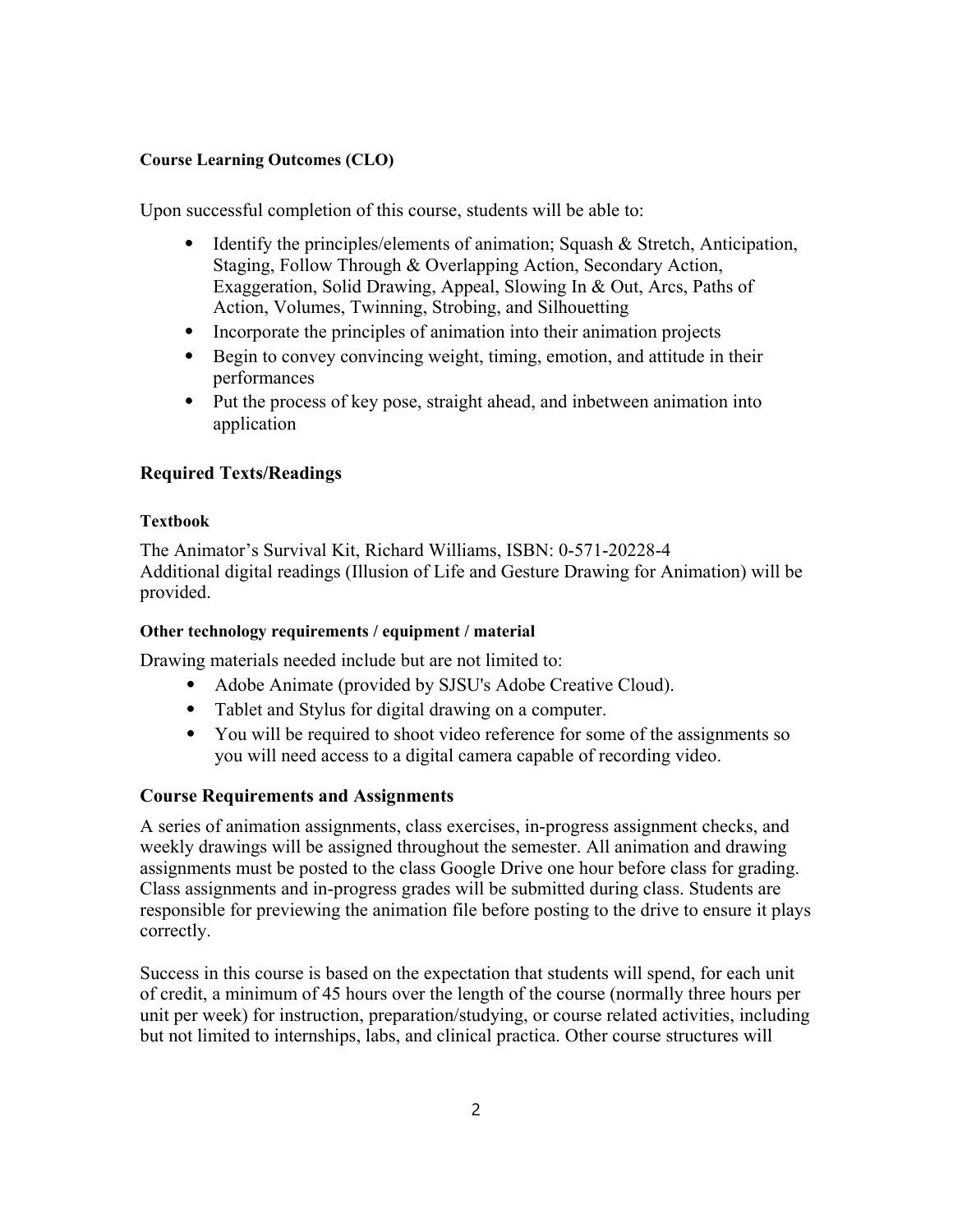have equivalent workload expectations as described in the syllabus.

#### **Final Examination or Evaluation**

The final project will be an original short film utilizing the fundamental skills learned in throughout the semester.

#### **Grading Information**

Grades will be assigned according to University policy from A plus through F as outlined in the SJSU catalog. All assignments will be evaluated by how well the student executes the principles of animation and design, punctuality of submission, ability to follow directions, take notes, and participate in class activities.

#### **Determination of Grades**

60% - Animation Assignments 30% - Final Project 10% - Class Participation – includes attendance, providing peer-critiques to classmates, in-progress assignment checks, being prepared in class

A grades indicate excellent work. B grades indicate above average work. C grades indicate average work. D grades indicate below average work. F grades are failing.

```
A plus = 100\% to 97%
A = 96\% to 93%
A minus = 92\% to 90\%B plus = 89\% to 87\%B = 86\% to 83%
B minus = 82\% to 80\%C plus = 79\% to 77\%C = 76\% to 73%
C minus = 72\% to 70\%D plus = 69\% to 67\%D = 66\% to 63%
D minus = 62\% to 60\%F = 59\% to 0%
```
## **Classroom Protocol**

The class will meet at promptly at the beginning of class. Every class will require the students to bring materials for working and/or will be required to present their progress for review. The instructor will discuss this in class.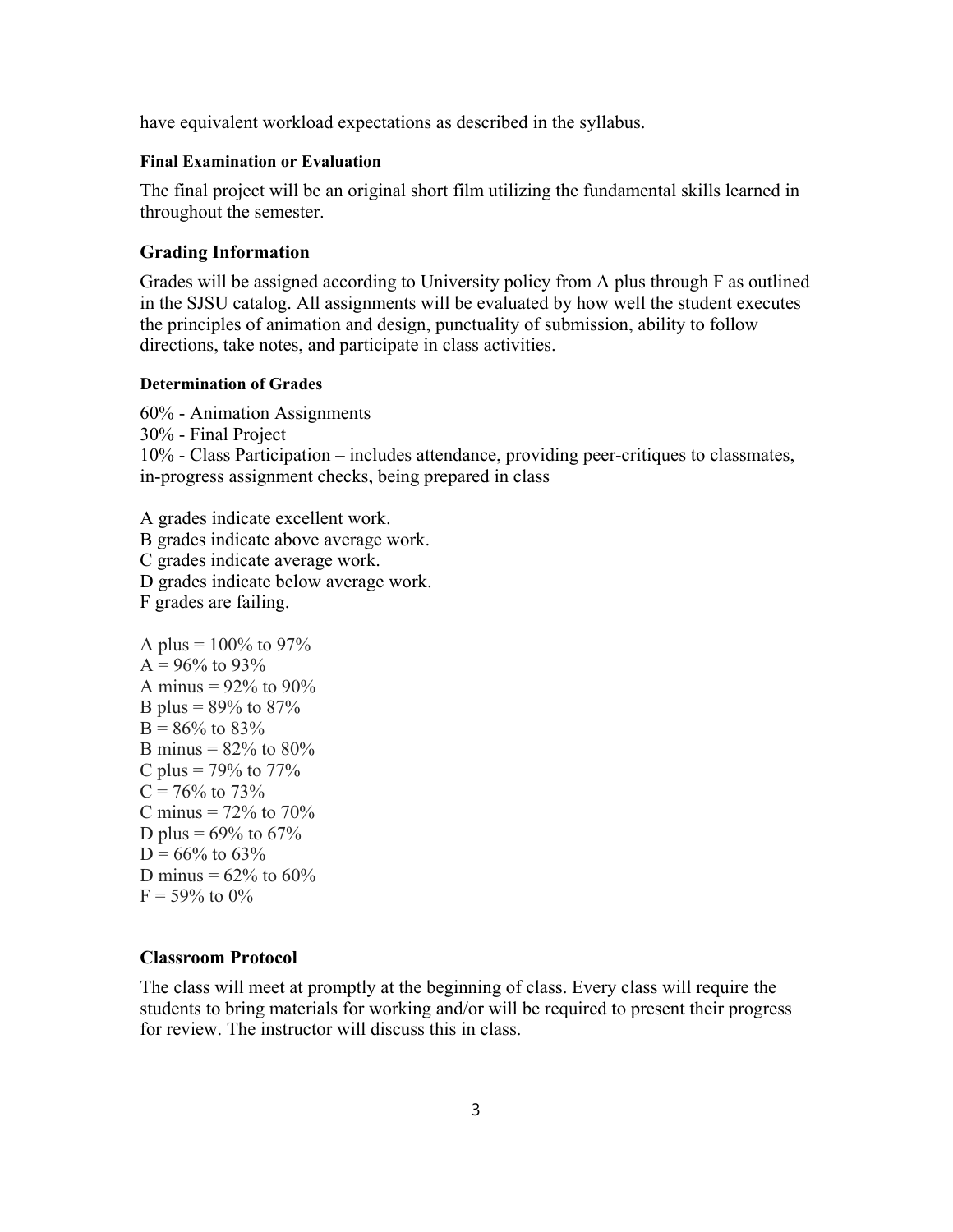# **Animation/Illustration Program Policies**

- ⦁ Students must arrive to class on time with materials ready to work.
- ⦁ Cell phones must be silenced.
- ⦁ Private conversations during lectures and class discussions are not permitted.
- ⦁ No checking email or using laptops for activities unrelated to the class.
- ⦁ No playing personal audio through speakers, use headphones only.
- Do not prop open any doors.
- ⦁ Do not leave valuable items unattended.
- ⦁ Do not leave the classroom without cleaning your area.
- ⦁ Be courteous to others, keep private conversations quiet.
- ⦁ Aromatic foods are not allowed in any of the classrooms or labs.
- ⦁ Please be attentive to your personal hygiene.

# **Computer Labs: Violation of rules will result in loss of lab access for the whole semester**

- ⦁ No food or beverages by the workstations.
- ⦁ Do not change the connections on the equipment.
- ⦁ Do not move any equipment in the lab.
- ⦁ No traditional painting.

# **University Policies**

Per University Policy S16-9 *(http://www.sjsu.edu/senate/docs/S16-9.pdf)*, relevant information to all courses, such as academic integrity, accommodations, dropping and adding, consent for recording of class, etc. is available on Office of Graduate and Undergraduate Programs' Syllabus Information web page at http://www.sjsu.edu/gup/syllabusinfo/

# **30983, ANI 31 2D Animation I, Section 04, Spring, 2022**

Note that this schedule is subject to change depending on how class progresses and you will be notified.

# **Course Schedule**

| Week | <b>Date</b> | Topics, Readings, Assignments, Deadlines          |
|------|-------------|---------------------------------------------------|
|      | 1/26        | Supplies, Lesson: Spacing exercise                |
|      | 1/31        | Due: Spacing exercise, Lesson: Cycled Ball Bounce |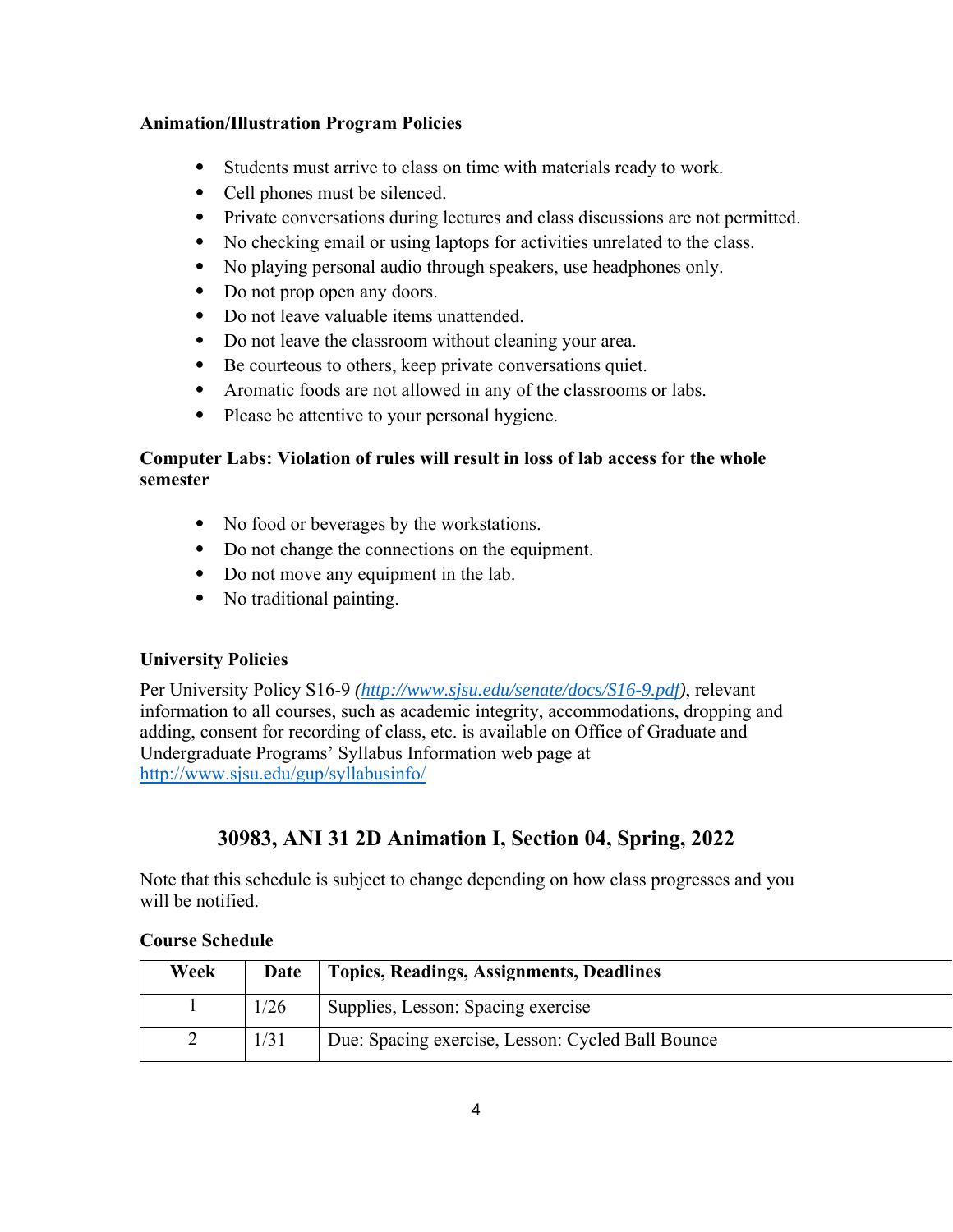| 2/2  | Work & Crit: Cycled Ball Bounce                          |
|------|----------------------------------------------------------|
| 2/7  | Due: Cycled Ball Bounce, Lesson: Progressive Ball Bounce |
| 2/9  | Due: Progressive Ball Bounce, Lesson: Brick Drop         |
| 2/14 | Work & Crit: Brick Drop                                  |
| 2/16 | Due: Brick Drop, Lesson: Paper Drop                      |
| 2/21 | Work & Crit: Paper Drop                                  |
| 2/23 | Due: Paper Drop, Lesson: Character Jump                  |
| 2/28 | Work & Crit: Character Jump                              |
| 3/2  | Due: Character Jump, Lesson: Basic Mechanical Walk       |
| 3/7  | Work & Crit: Basic Mechanical Walk                       |
| 3/9  | Work & Crit: Basic Mechanical Walk                       |
| 3/14 | Work & Crit: Basic Mechanical Walk                       |
| 3/16 | Due: Basic Walk, Lesson: Personality Walk                |
| 3/21 | Work & Crit: Personality Walk                            |
| 3/23 | Work & Crit: Personality Walk                            |
| 3/28 | <b>No Class - Spring Break</b>                           |
| 3/30 | <b>No Class - Spring Break</b>                           |
| 4/4  | Work & Crit: Personality Walk                            |
| 4/6  | Due: Personality Walk, Lesson: Final Film                |
| 4/11 | Work & Crit: Final Film                                  |
| 4/13 | Work & Crit: Final Film                                  |
| 4/18 | Work & Crit: Final Film                                  |
| 4/20 | Work & Crit: Final Film                                  |
| 4/25 | Work & Crit: Final Film                                  |
| 4/27 | Work & Crit: Final Film                                  |
|      | Work & Crit: Final Film                                  |
|      |                                                          |
| 5/4  | Work & Crit: Final Film                                  |
|      | 5/2                                                      |